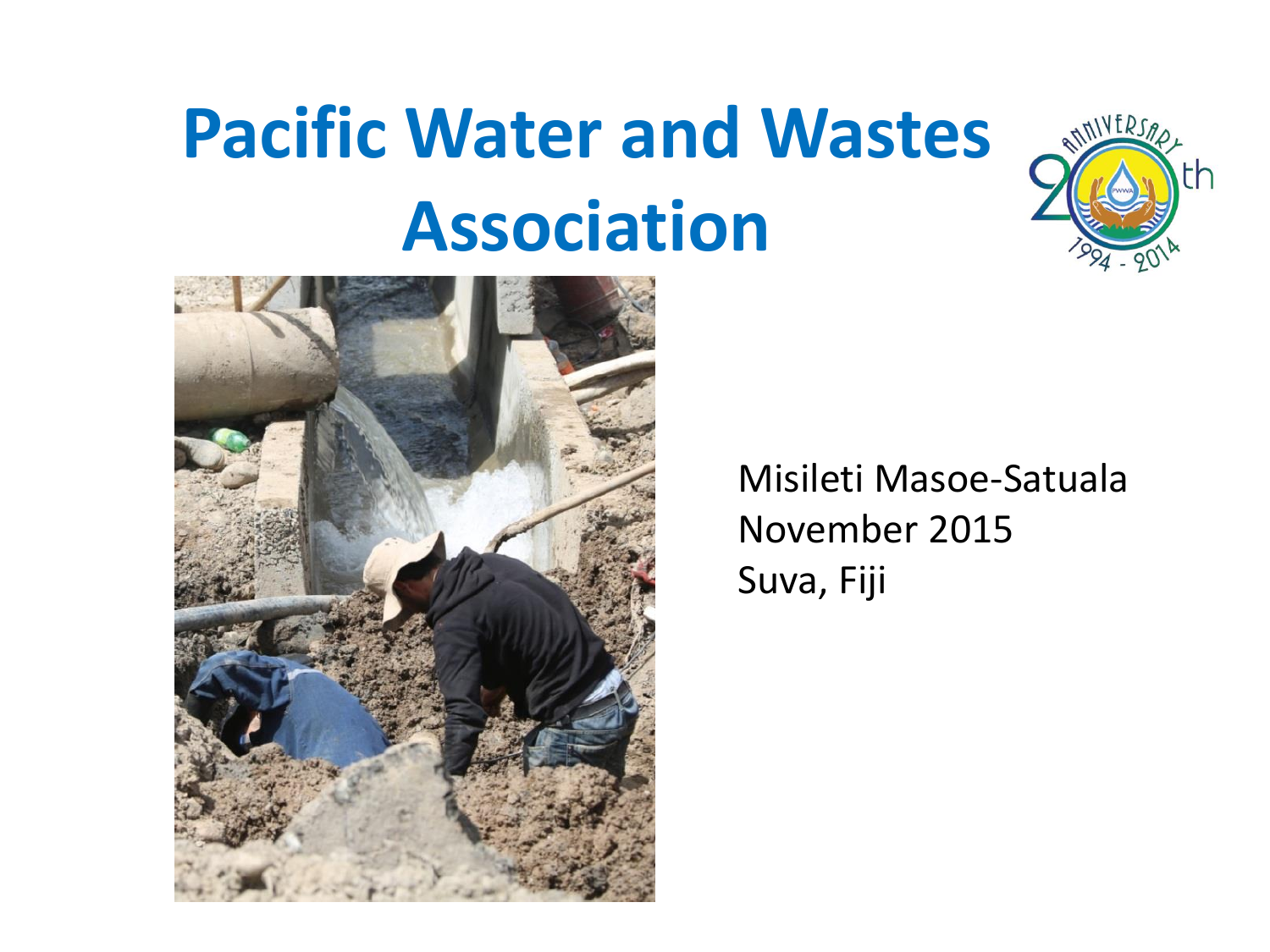# **BACKGROUND ON PWWA**



- Not for profit organisation established in 1994
- A regional organisation for water and wastewater sectors within the Pacific
- 28 Pacific Island Water and Wastewater Utilities across 22 countries
- Around 60 international water authorities and associations, private sector equipment and service suppliers, contractors and consultants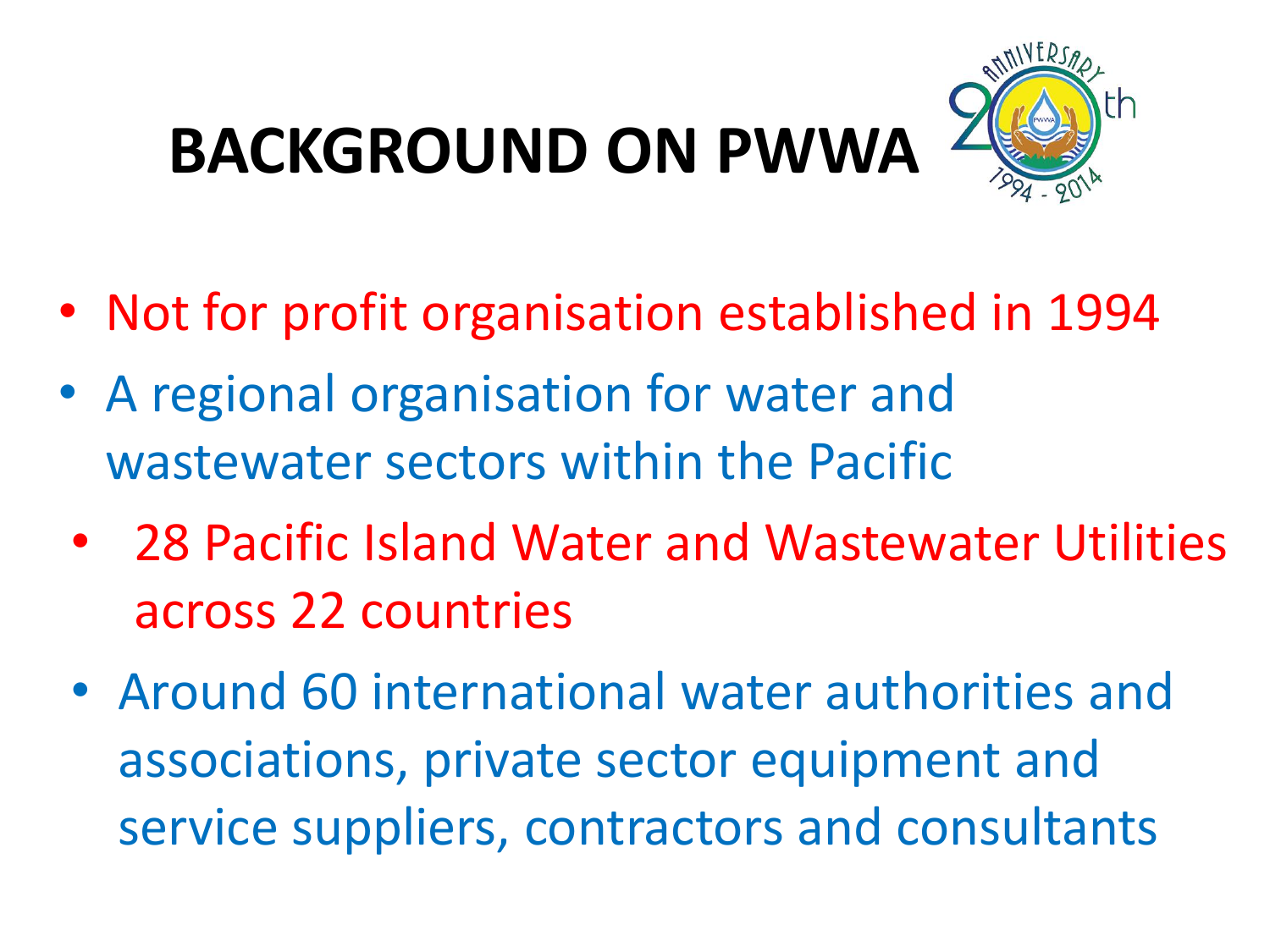## **PWWA – MISSION AND VISION**



- PWWA was set up for the Pacific Water Service providers and suppliers members with the:
	- Vision shaping a cohesive proficient and robust Pacific water utilities sector
	- $\checkmark$  Mission Develop expertise in the Pacific for the sustainable management of water and wastewater services
- Secretariat office based in Apia, Samoa.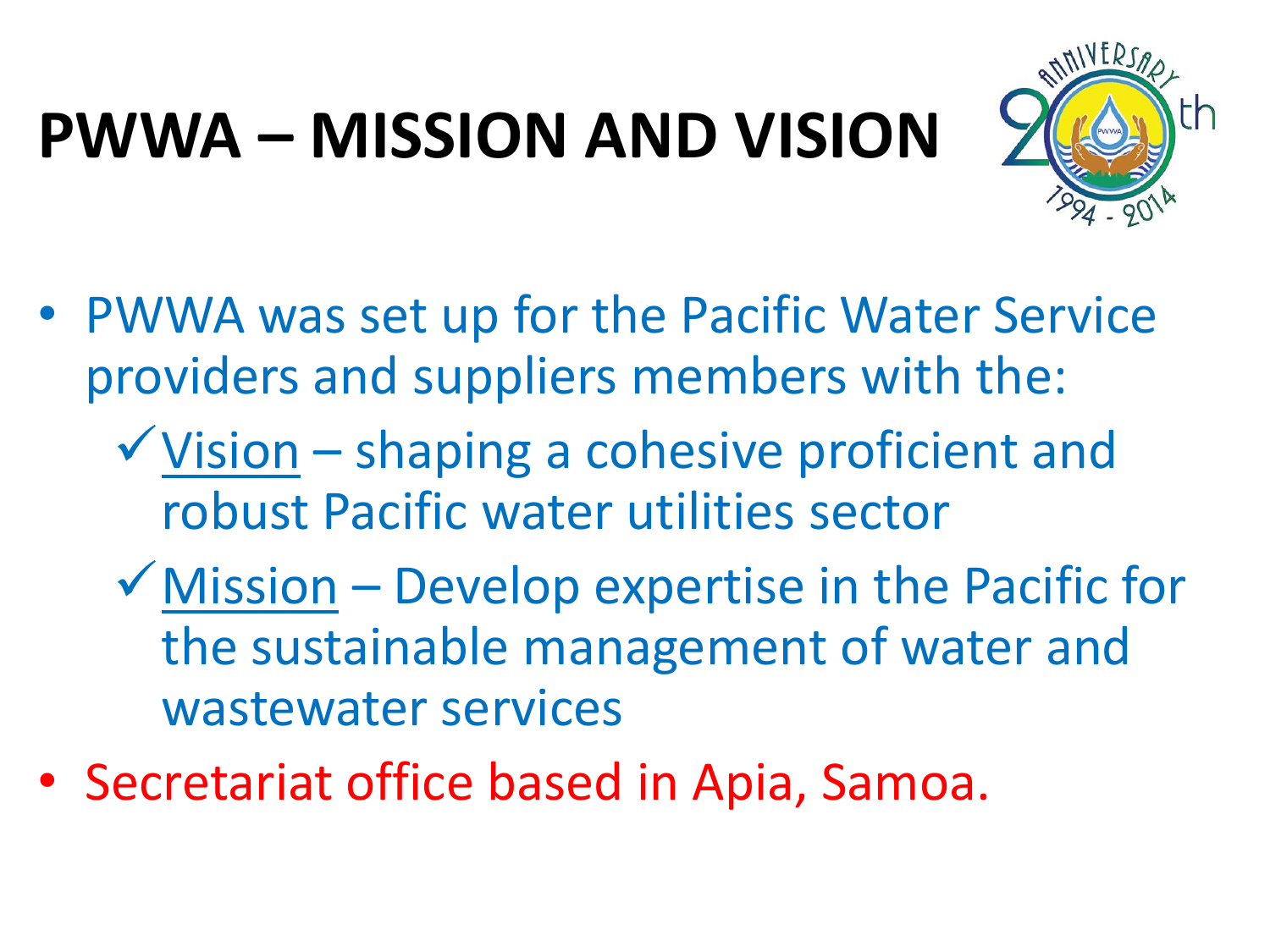#### **PWWA – GENDER ISSUES**





#### Male dominated sector!

- Lack of awareness amongst men on gender issues and particular needs of women
- $\checkmark$  Unsupportive work environment attitude of managers to employing women, safety etc
- $\checkmark$  Culture of society men as head of family giving permission to work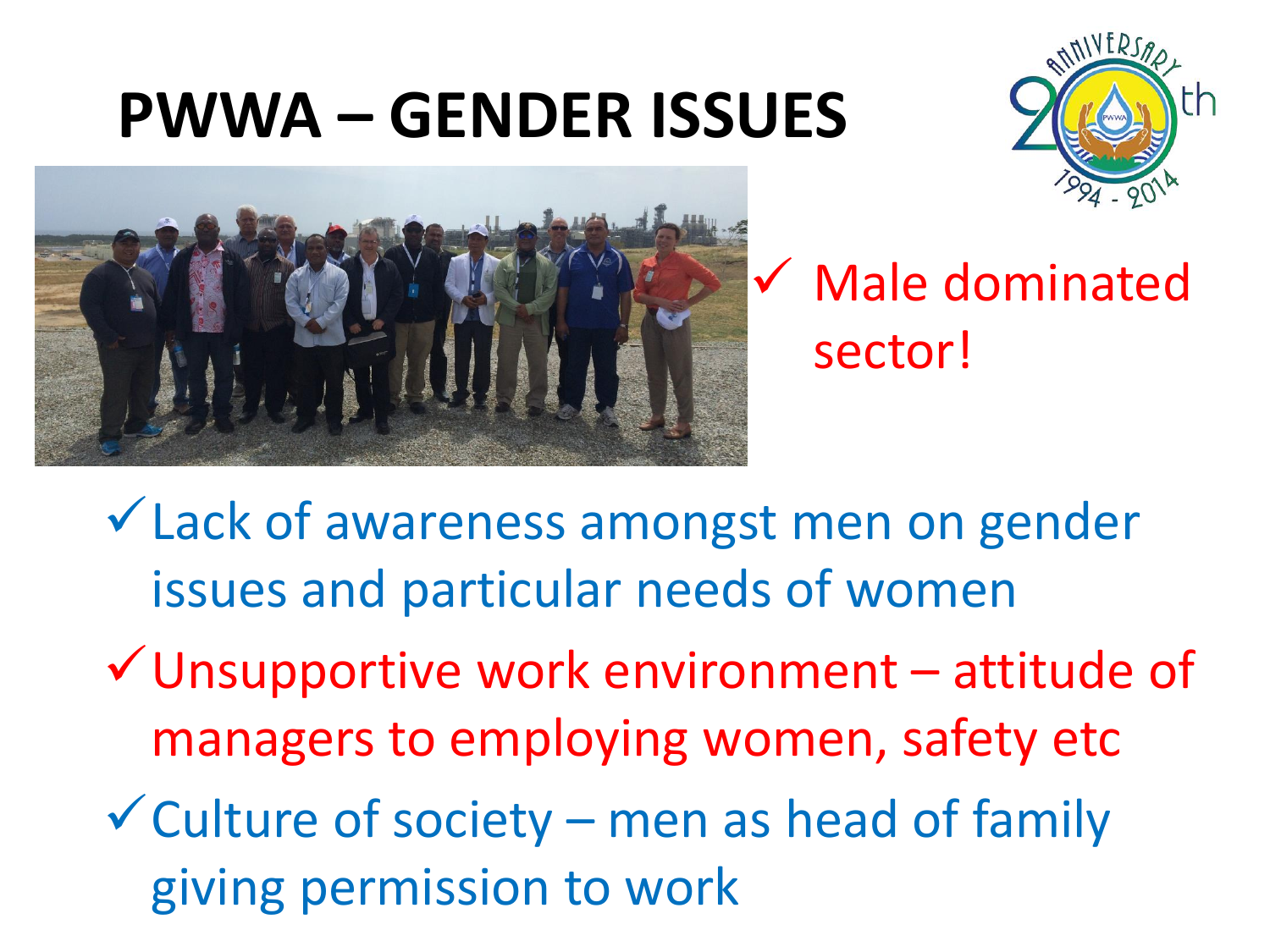### **PWWA – GENDER SOLUTIONS**



- Raise awareness about the important role of women in managing community water
- Engaging with existing women groups for improved service delivery

Gender Policy Check for Utilities – eg: recruitment quota for women



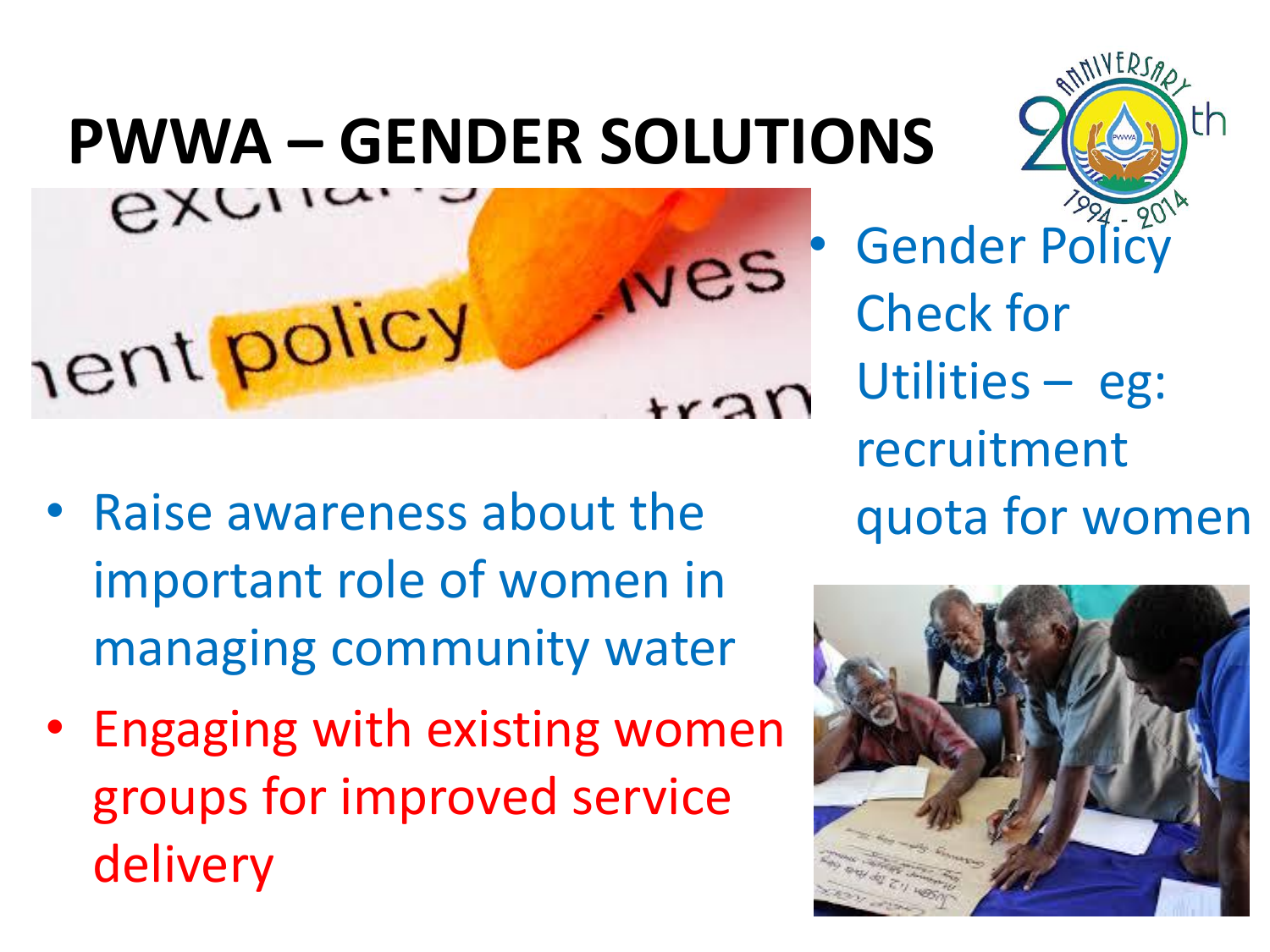#### **PWWA – GENDER MAINSTREAMING**

- Data elements included into PWWA performance assessment toolkit
	- $\checkmark$  Number of females in utilities workforce
	- $\checkmark$  Number of females with engineering positions within utility
	- $\checkmark$  Salary of the female personnel
- PWWA Gender Indicators3
	- $\checkmark$  % of females in utilities
	- $\checkmark$  % of females working as engineers
	- $\checkmark$  Average salary of the female personnel
	- $\checkmark$  Average salary of the female staff member as % of the average male salary

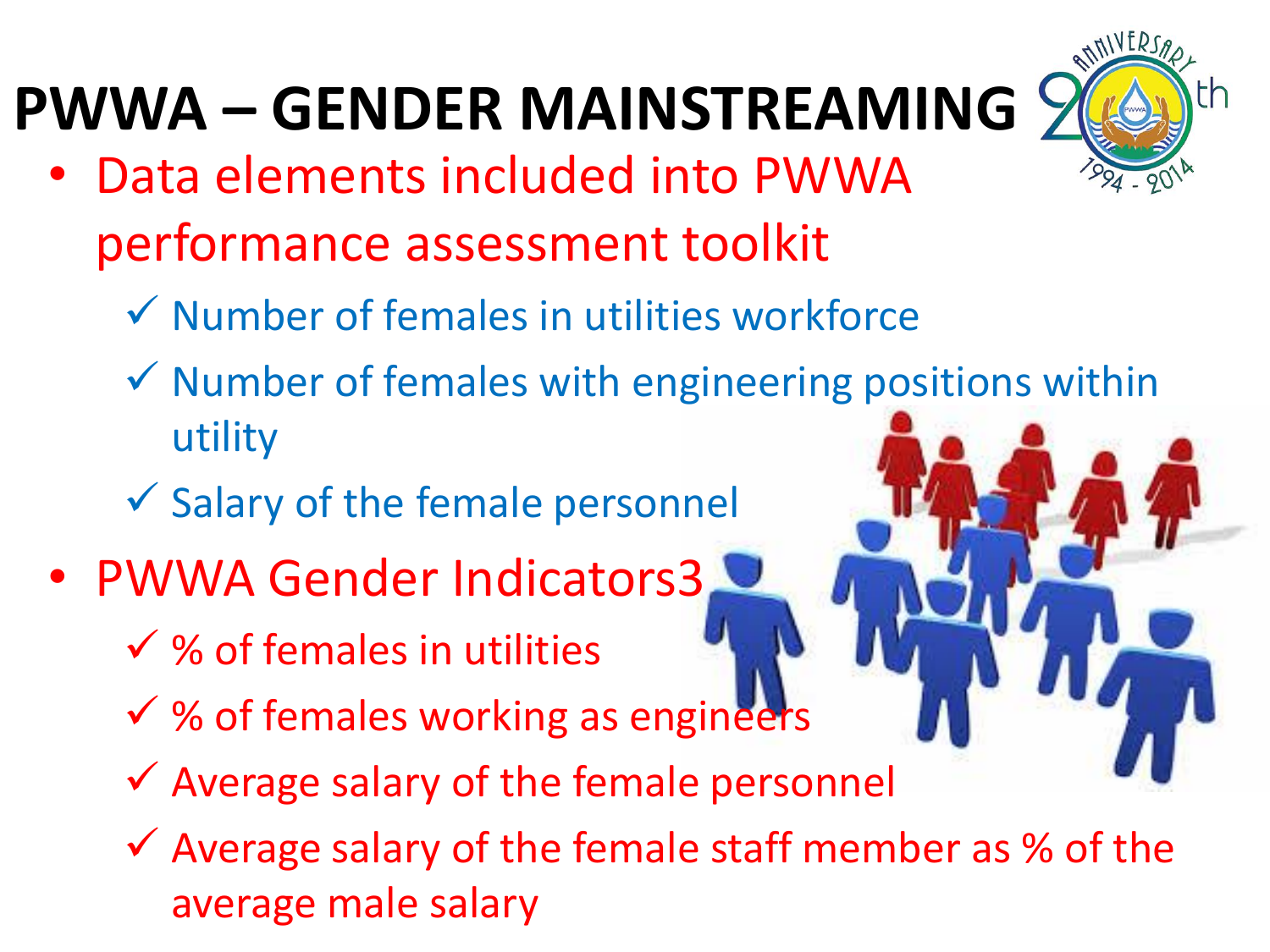#### **PWWA – BENCHMARKING DATA**





Increase in water coverage reported by every utility

Wastewater coverage is stagnating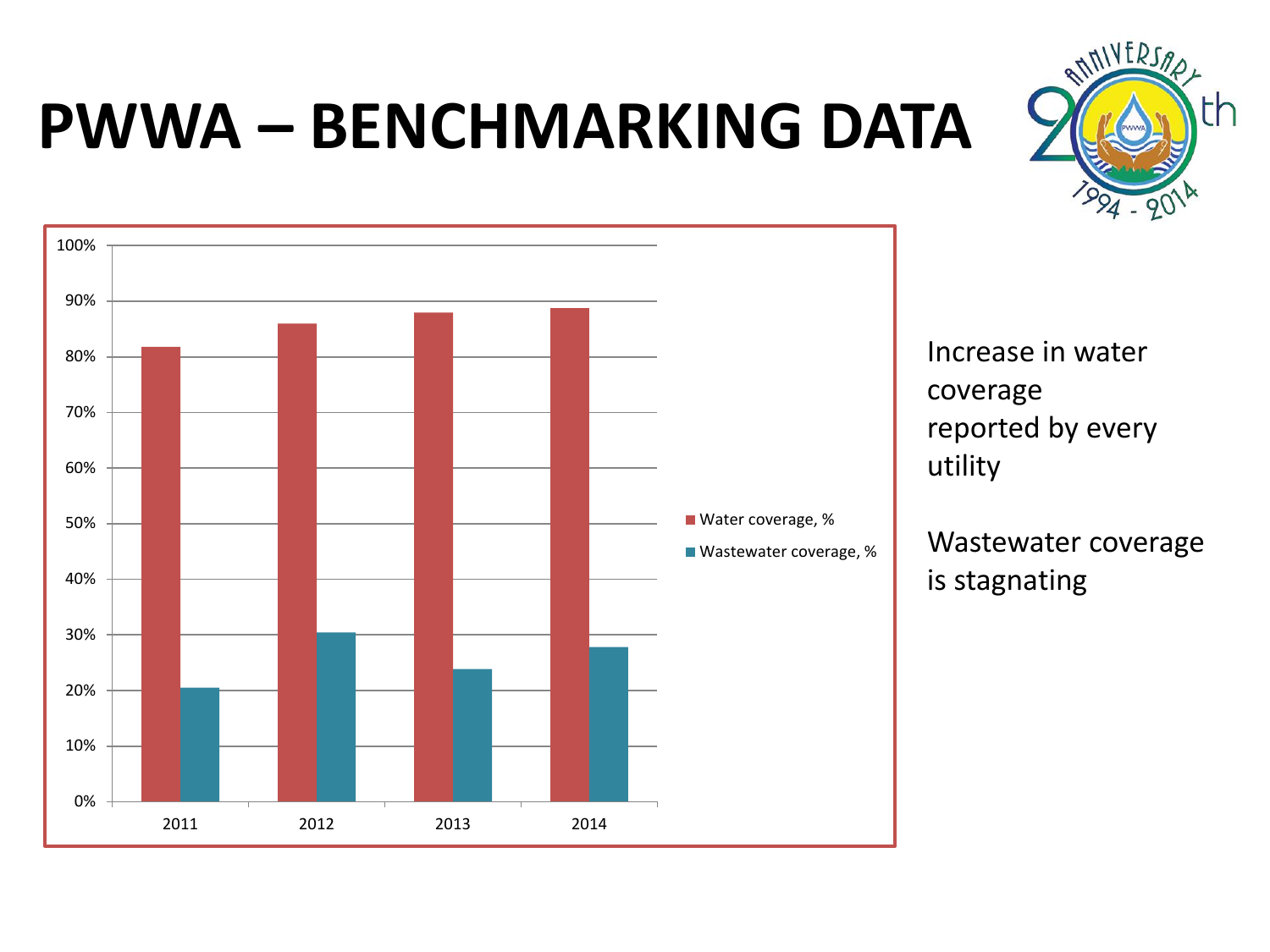#### **PWWA MINISTERIAL DECLARATION 17 SEPTEMBER 2015 – POM, PNG**

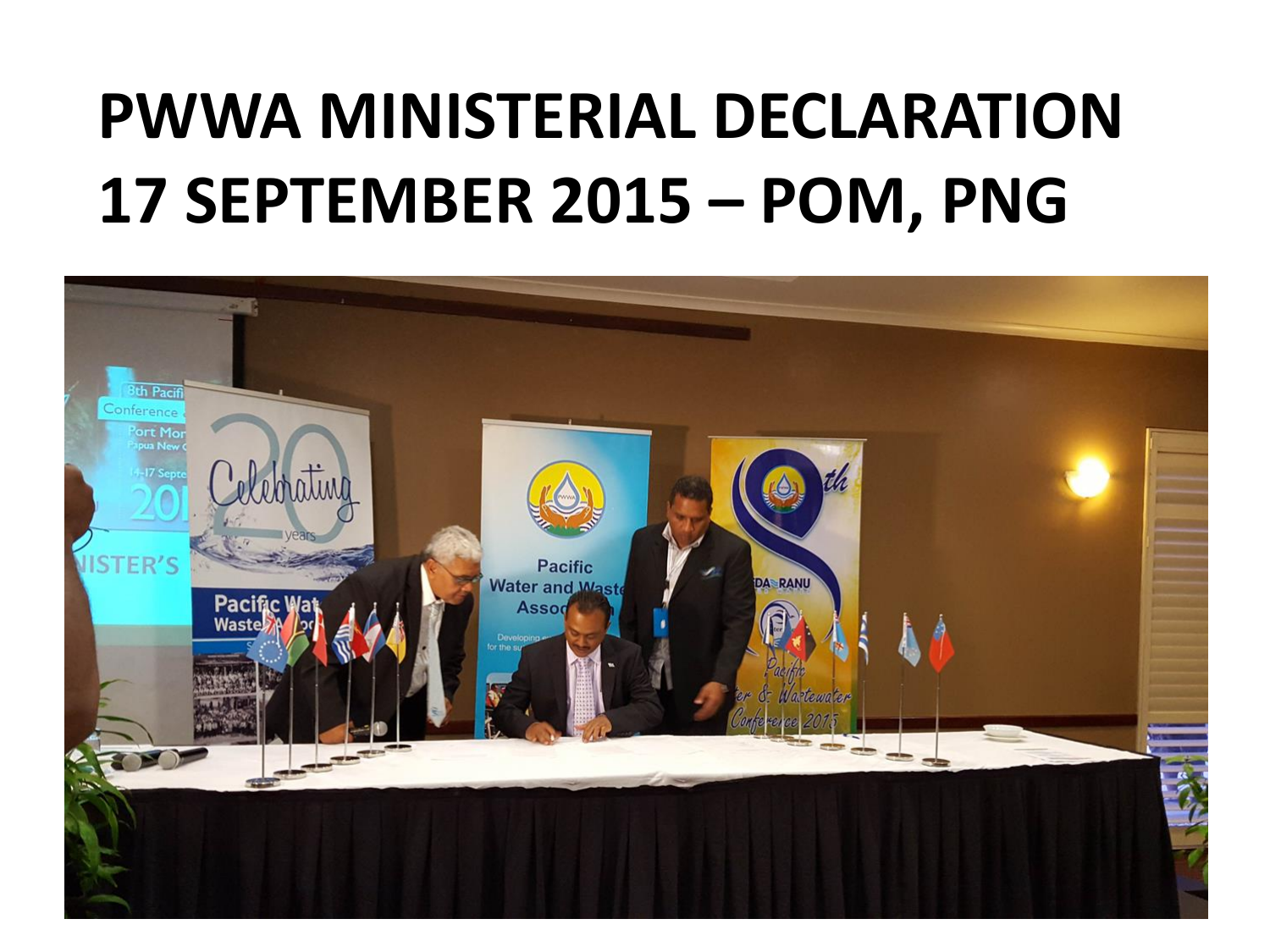### **AGREED DECLARATION AGENDA**



- PWWA as champion for Water in the Pacific
- Annual Ministerial Forum
- Strengthen PWWA which will lead to stronger regional water outcomes
- Support Application as CROP members
- Support PWWA Benchmarking and other activities
- Strengthen Water Utilities which will lead to stronger local outcomes
- Support Key priorities within the Pacific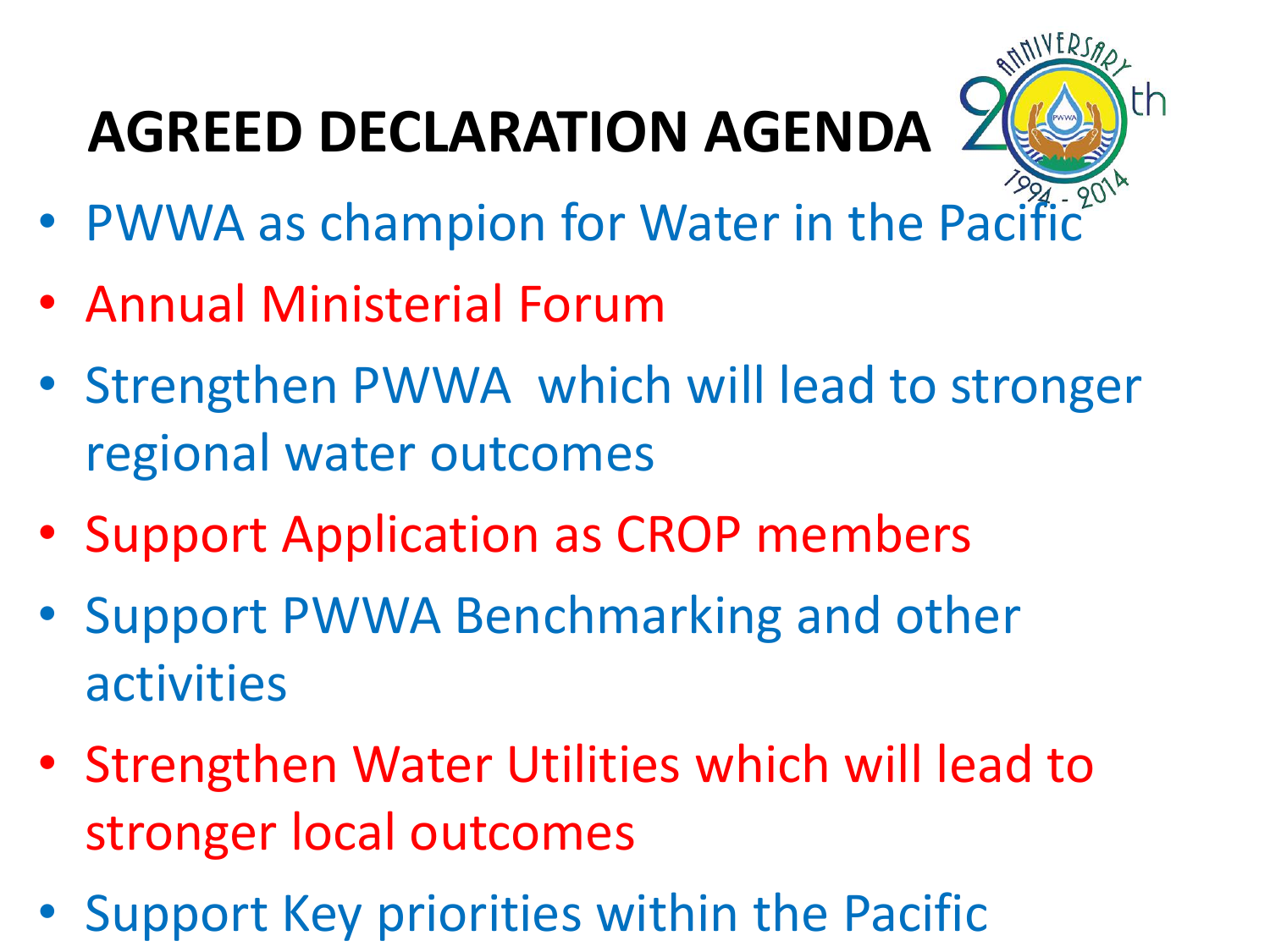# **PWWA MINISTERIAL DECLARATION - THEME AREAS**

• 6 Theme Areas



- Theme 5 Water and Community
	- $\checkmark$  Key message 3 Promote awareness of critical issues concerning the dramatic growth of peri-urban communities in the Pacific, and encourage utilities to service their water needs
- Theme 6 Water and Gender
	- $\checkmark$  Key message 1 -Promote awareness about gender issues in the Pacific and develop policy to guide national strategies on addressing this in the utilities
	- $\checkmark$  Key message 2 -Incorporate gender disaggregated data as part of PWWA benchmarking activity
	- $\checkmark$  Key message 3 -Create an advisory group on gender equality with the aim of assisting PWWA in mainstreaming gender equality consideration in its activities and products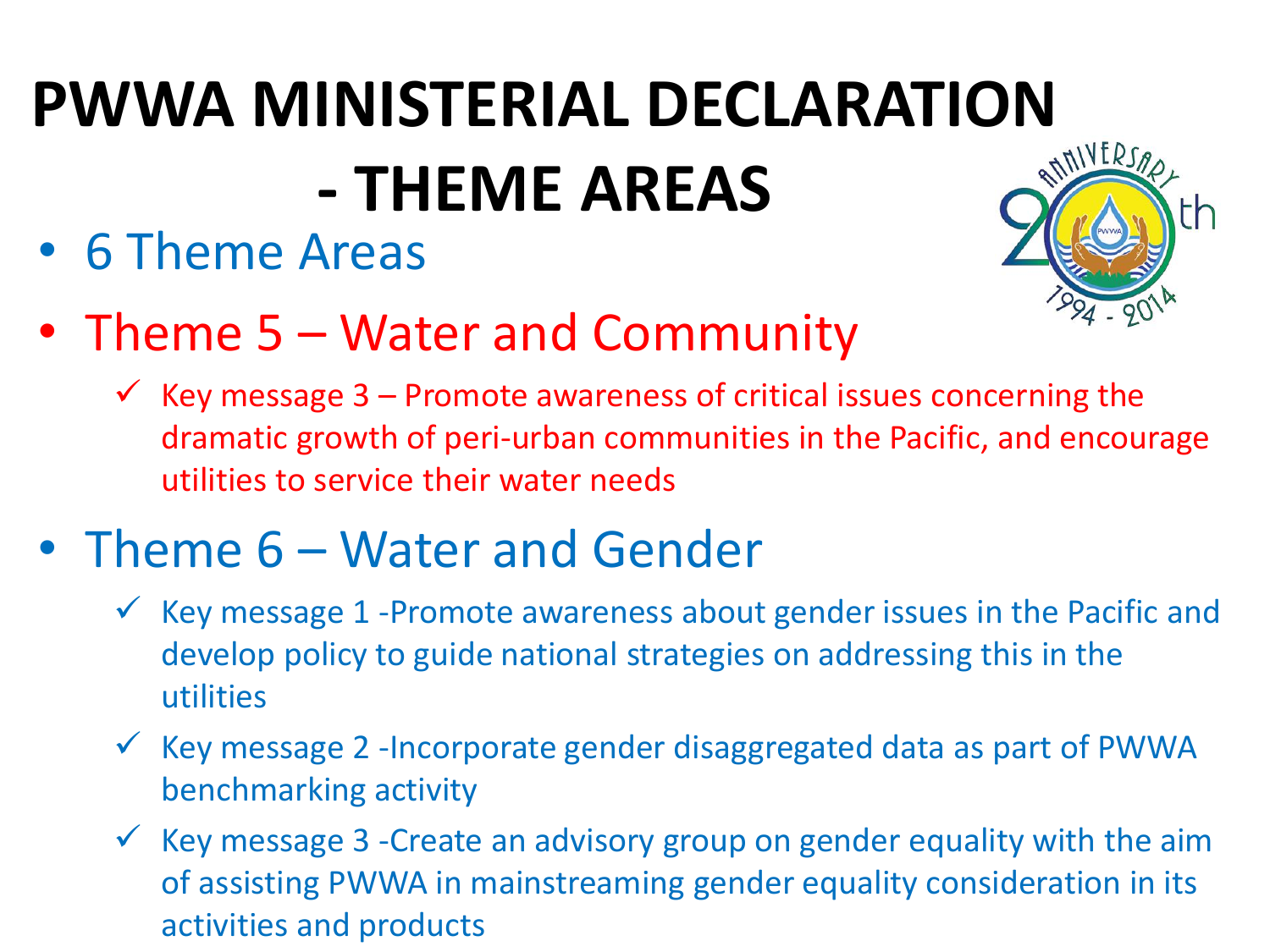# **HOW CAN WE WORK TOGETHER?**



- Encourage the representation of women in the water sector (engineers, communities committees, etc)
- Support Utilities to develop gender policies and improve services to informal settlements;
- Planning and awareness at community and national level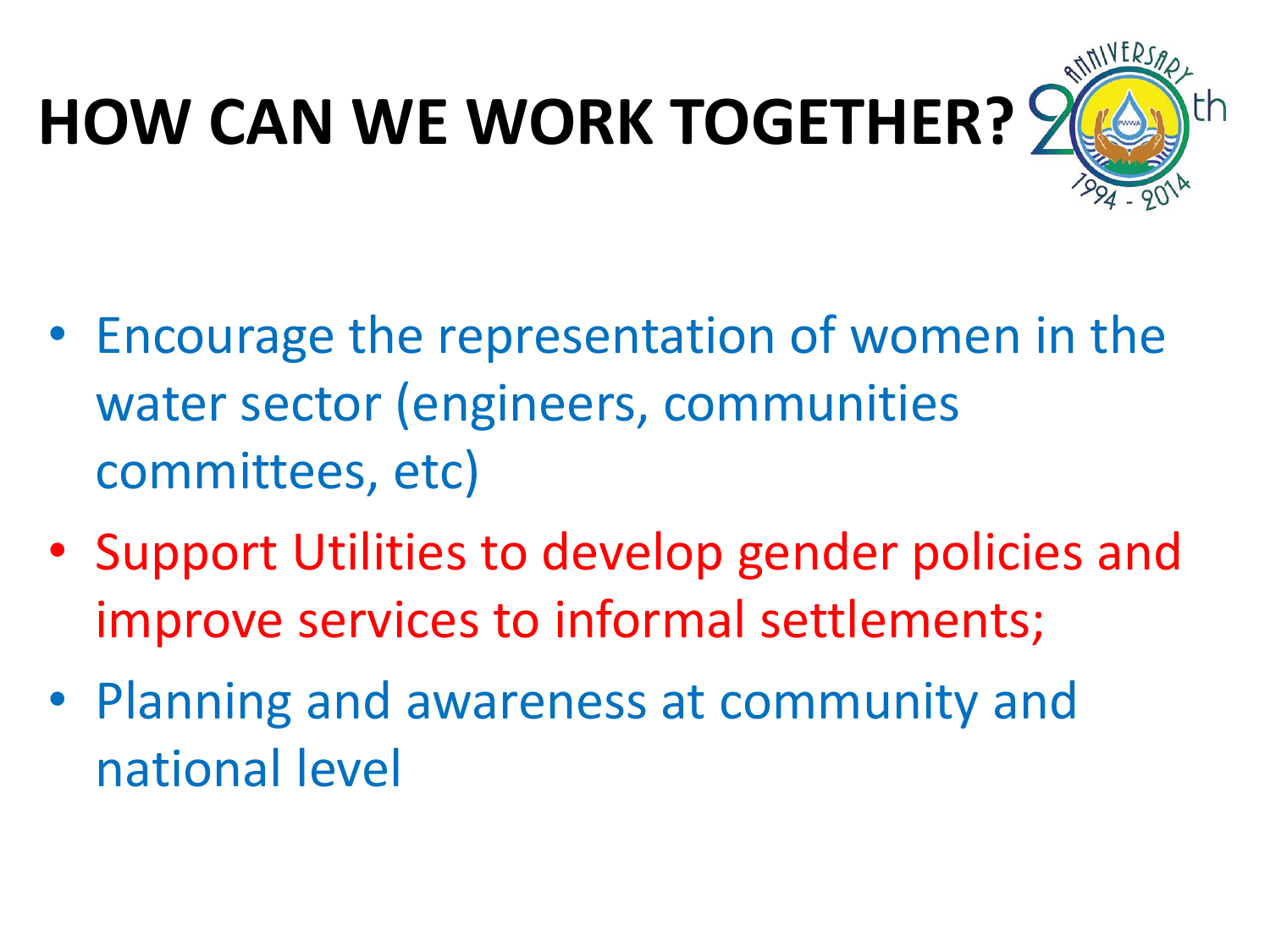

- Tap into education institutions to promote gender especially in male dominated areas such as engineering etc.
- Be creative in delivering/relaying gender issues to community leaders (culture sensitive, changing mindset)
- Mainstreaming gender central to delivering policies, relevant, sustainable